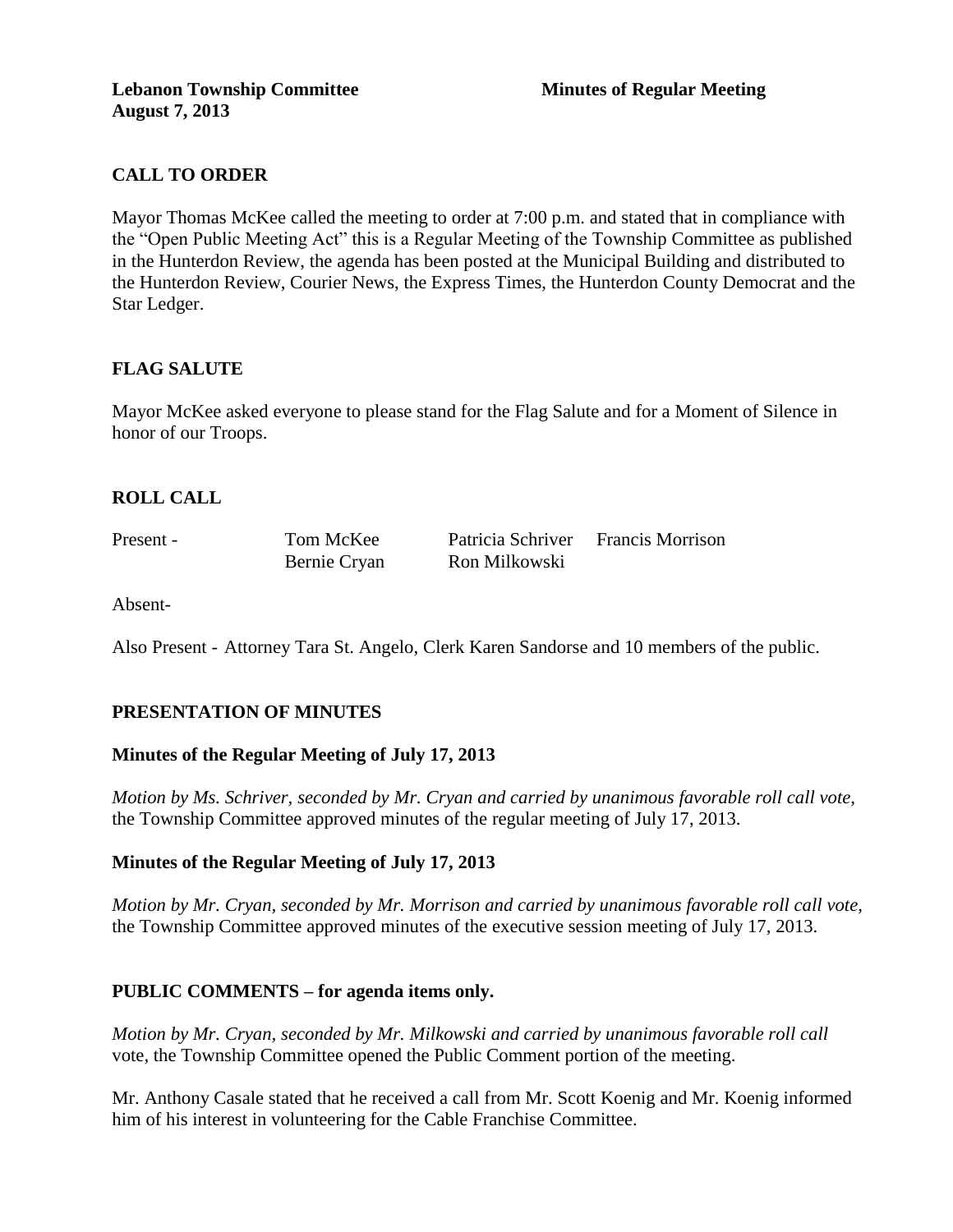LTCM 08/07/2013 Page 2 of 10

Mr. Casale asked that the Committee consider attending the Eagle Scout Ceremony to present the proclamations to the Boy Scouts. Mayor McKee stated that the Committee certainly will.

*Motion by Ms. Schriver, seconded by Mr. Cryan, carried by unanimous favorable roll call vote, the* Township Committee closed the Public Comment portion of the meeting.

#### **PROCLAMATIONS**

#### **Eagle Scout Kyle Stanski**

*Motion by Ms. Schriver, seconded by Mr. Cryan and carried by unanimous favorable roll call vote,* the Township Committee approved the awarding of the below proclamations to Kyle Stanski and Thomas Nicolai at the August 24, 2013 Eagle Scout Award Ceremony.

### **TO KYLE STANSKI FOR RECEIVING THE EAGLE SCOUT AWARD**

WHEREAS, the conferring of an Eagle Scout is one of the highest awards that can be bestowed upon a Boy Scout; and

WHEREAS, such award is an earned award in that the recipient must perform and successfully complete and pass the rigid requirements exacted to achieve an Eagle Scout Award; and

WHEREAS, Kyle Stanski, Boy Scouts of America, Troop 92, attained the designation of "Eagle Scout"; and

WHEREAS, Kyle Stanski is to be commended for his Eagle Scout Service Project, which involved the construction of the first phase of the Goracy Trail; and

WHEREAS, Kyle Stanski installed a 700 ft. woodchip walking path and a 200 ft. boardwalk over extremely wet and marshy land; and

WHEREAS, Kyle Stanski's efforts will allow visitors to enjoy the unique environment while staying dry and without disturbing the delicate habitats occupied by amphibians and reptiles; and

WHEREAS, Kyle Stanski will be honored and receive his award at an Eagle Court of Honor Recognition Ceremony August 24, 2013; and

WHEREAS, the Lebanon Township Committee wishes to recognize this noteworthy achievement of Kyle Stanski.

NOW, THEREFORE, BE IT RESOLVED that the Mayor and Township Committee of the Township of Lebanon hereby extend their congratulations to Eagle Scout, Kyle Stanski for having an Eagle Scout Award conferred upon him by the Boy Scouts of America.

### **Eagle Scout Thomas Nicolai**

### TO THOMAS NICOLAI FOR RECEIVING THE EAGLE SCOUT AWARD

WHEREAS, the conferring of an Eagle Scout is one of the highest awards that can be bestowed upon a Boy Scout; and

WHEREAS, such award is an earned award in that the recipient must perform and successfully complete and pass the rigid requirements exacted to achieve an Eagle Scout Award; and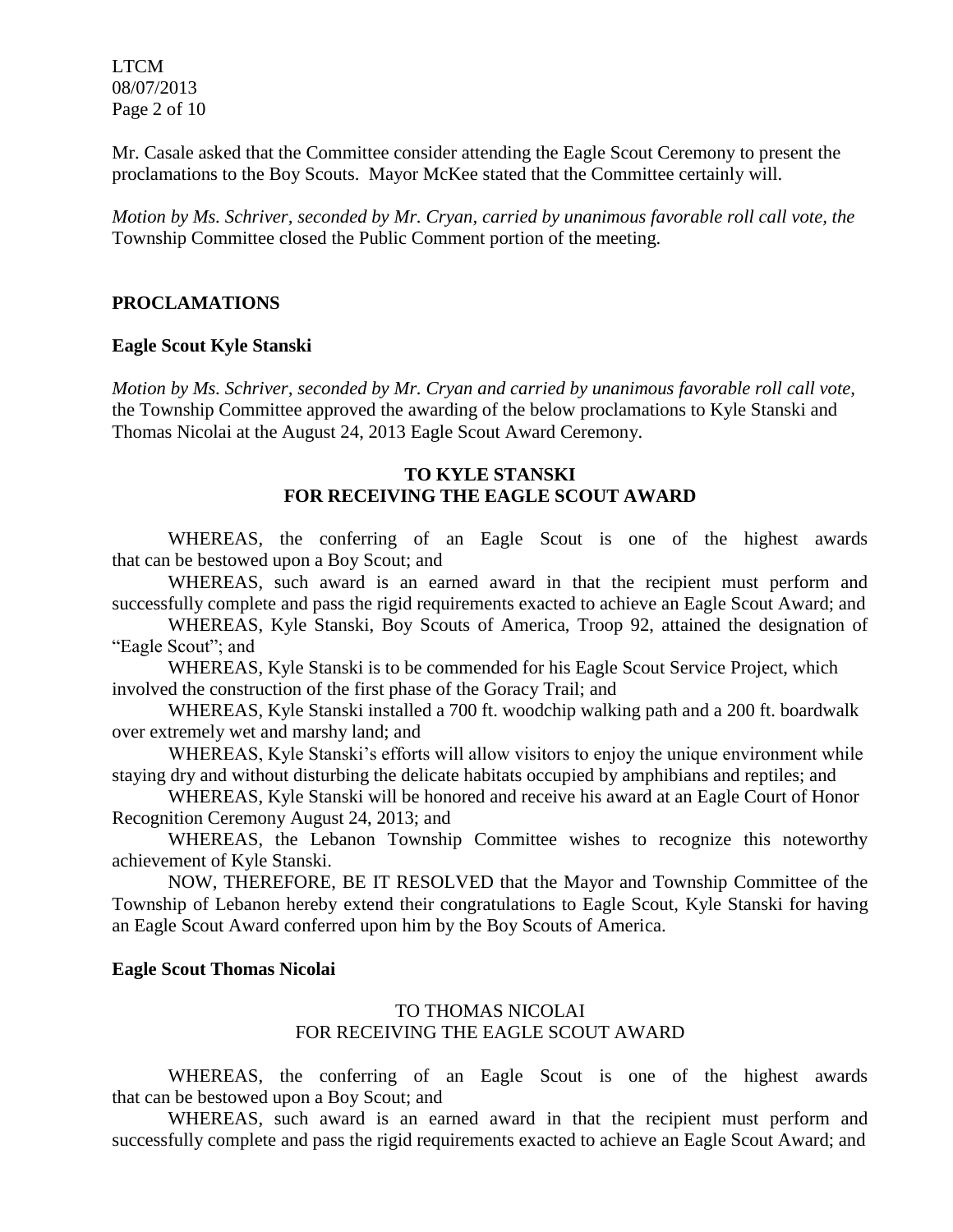LTCM 08/07/2013 Page 3 of 10

WHEREAS, Thomas Nicolai, Boy Scouts of America, Troop 92, attained the designation of "Eagle Scout"; and

WHEREAS, Thomas Nicolai is to be commended for his Eagle Scout Service Project, which involved the construction of a Handicap Hunting and Photography Blind for the Hunterdon County Parks and Recreation Department; and

WHEREAS, Thomas Nicolai raised money for construction materials and supplies as well as food for his team; and

WHEREAS, Thomas Nicolai and his team constructed an 8 ft. x 6 ft. structure with a window, lockable doors, a slanted roof for inclement weather and a sill for hunting; and

WHEREAS, Thomas Nicolai will be honored and receive his award at an Eagle Court of Honor Recognition Ceremony on August 24, 2013; and

WHEREAS, the Lebanon Township Committee wishes to recognize this noteworthy achievement of Thomas Nicolai.

NOW, THEREFORE, BE IT RESOLVED that the Mayor and Township Committee of the Township of Lebanon hereby extend their congratulations to Eagle Scout, Thomas Nicolai for having an Eagle Scout Award conferred upon him by the Boy Scouts of America.

Mayor McKee will be attending the ceremony to award the proclamations to the Scouts.

## **RESOLUTION**

### **Resolution No. 70-2013- Awarding Bid for Road Materials**

Mr. Cryan stated that through the DPW Manager's efforts the Township has done well in the receipt of bids for road materials.

Mr. Cryan stated that the Flemington Bituminous bid for Bituminous Concrete Surface Course, Mix 1-5 was \$59.75 per ton and the Stavola Asphalt bid was for \$96.00 per ton.

*Motion by Mr. Cryan, seconded by Ms. Schriver and carried by unanimous favorable roll*  call vote, the Township Committee approved Resolution No. 70-2013 as written below.

### TOWNSHIP OF LEBANON COUNTY OF HUNTERDON STATE OF NEW JERSEY RESOLUTION NO. 70-2013 RESOLUTION AWARDING A CONTRACT FOR 2013 ROAD MATERIALS

WHEREAS, bids were received on August 7, 2013 for 2013 Road Materials, and WHEREAS, the Township Committee has reviewed the recommendations made by the Township Public Works Manager on said bids.

NOW, THEREFORE, BE IT RESOLVED by the Township Committee of the Township of Lebanon, County of Hunterdon, State of New Jersey that the following contracts be awarded based on the recommendation of the Township Superintendent of Public Works.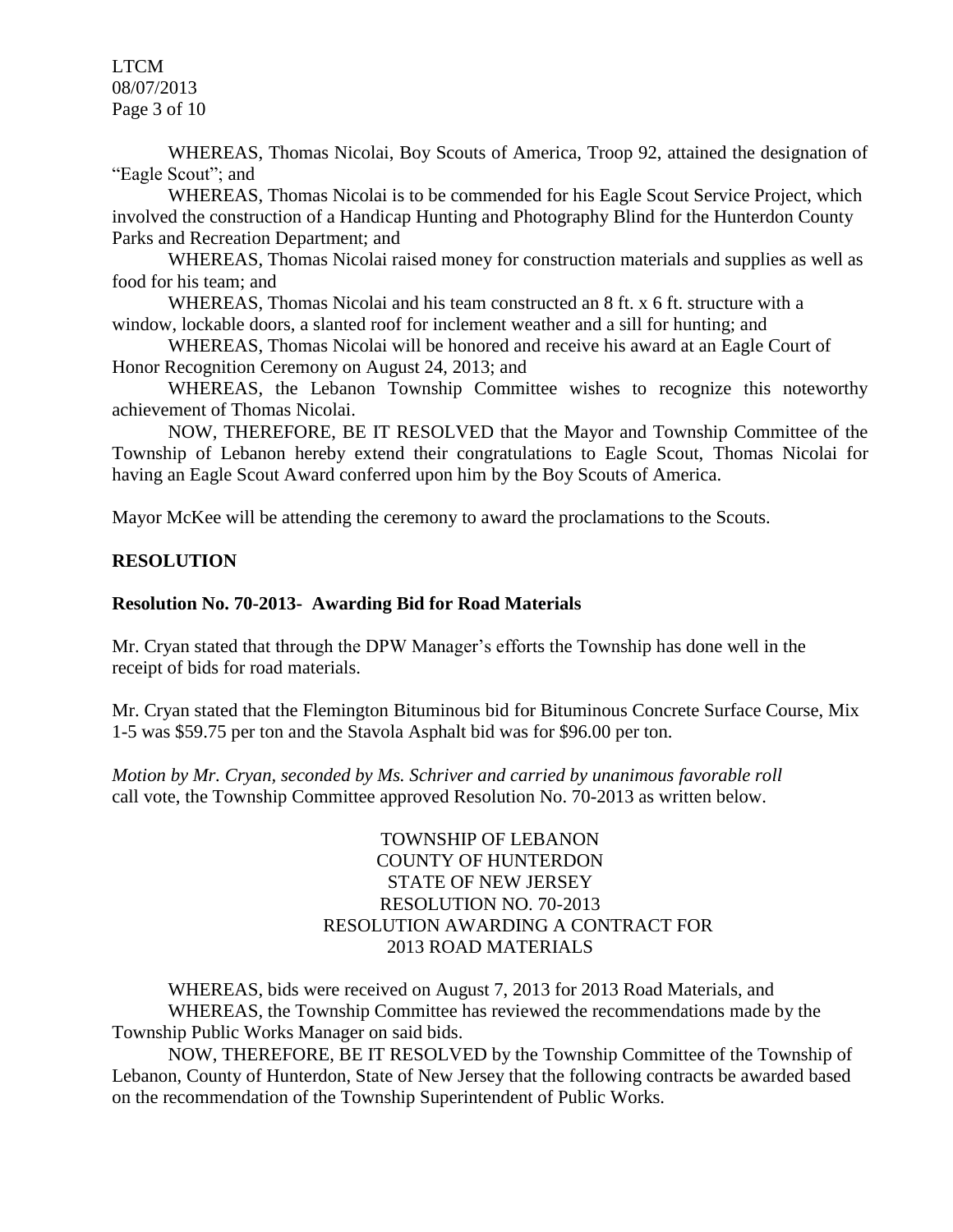LTCM 08/07/2013 Page 4 of 10

| <b>COMPANY</b>              | <b>ITEM</b>                                                   | <b>PRICE</b> |  |
|-----------------------------|---------------------------------------------------------------|--------------|--|
| Flemington Bituminous Corp. | <b>Bituminous Concrete</b><br>Surface Course, Mix 1-5         | \$59.75 ton  |  |
| Flemington Bituminous Corp. | <b>Bituminous Concrete</b><br>Stabilized Base Course, Mix 1-2 | \$57.75 ton  |  |

### **OLD BUSINESS**

#### **Comcast Cable Franchise**

Mayor McKee stated that there are individuals in the Township who would like to volunteer for the Cable Franchise Committee. Mayor McKee stated that he would like to appoint the individuals as well as to have authorization to appoint any additional individuals at a later date.

*Motion by Ms. Schriver, seconded by Mr. Milkowski and carried by unanimous favorable roll call*  vote, the Township Committee approved the appointment of Susan McGreevy, Lou Klubenspies, Stephanie Moffett and Scott Koenig to the Cable Franchise Committee and authorized the Mayor to appoint future members.

### **NEW BUSINESS**

### **Hunterdon County YMCA Active Older Adult Center –Donation Request**

Ms. Schriver stated that each year the Township puts \$4000.00 into the budget for a donation to the YMCA Active Older Adult Center. The Adult Center has not requested a donation in the past few years; therefore, they have not received one.

*Motion by Ms. Schriver, seconded by Mayor McKee and carried by unanimous favorable roll call*  vote, the Township Committee approved a \$4000.00 donation for the YMCA Active Older Adult Center.

### **NJ Department of Agriculture - Gypsy Moth Egg Mass Survey**

A letter was received from the NJDA stating that defoliation caused by Gypsy Moths has been detected in the Township and at the Committee's approval they will conduct a survey to see if aerial treatment is needed.

*Motion by Ms. Schriver, seconded by Mr. Milkowski and carried by unanimous favorable roll call*  vote, the Township Committee authorized the NJDA to conduct the Gypsy Moth study. The Clerk will forward the request form to the NJDA.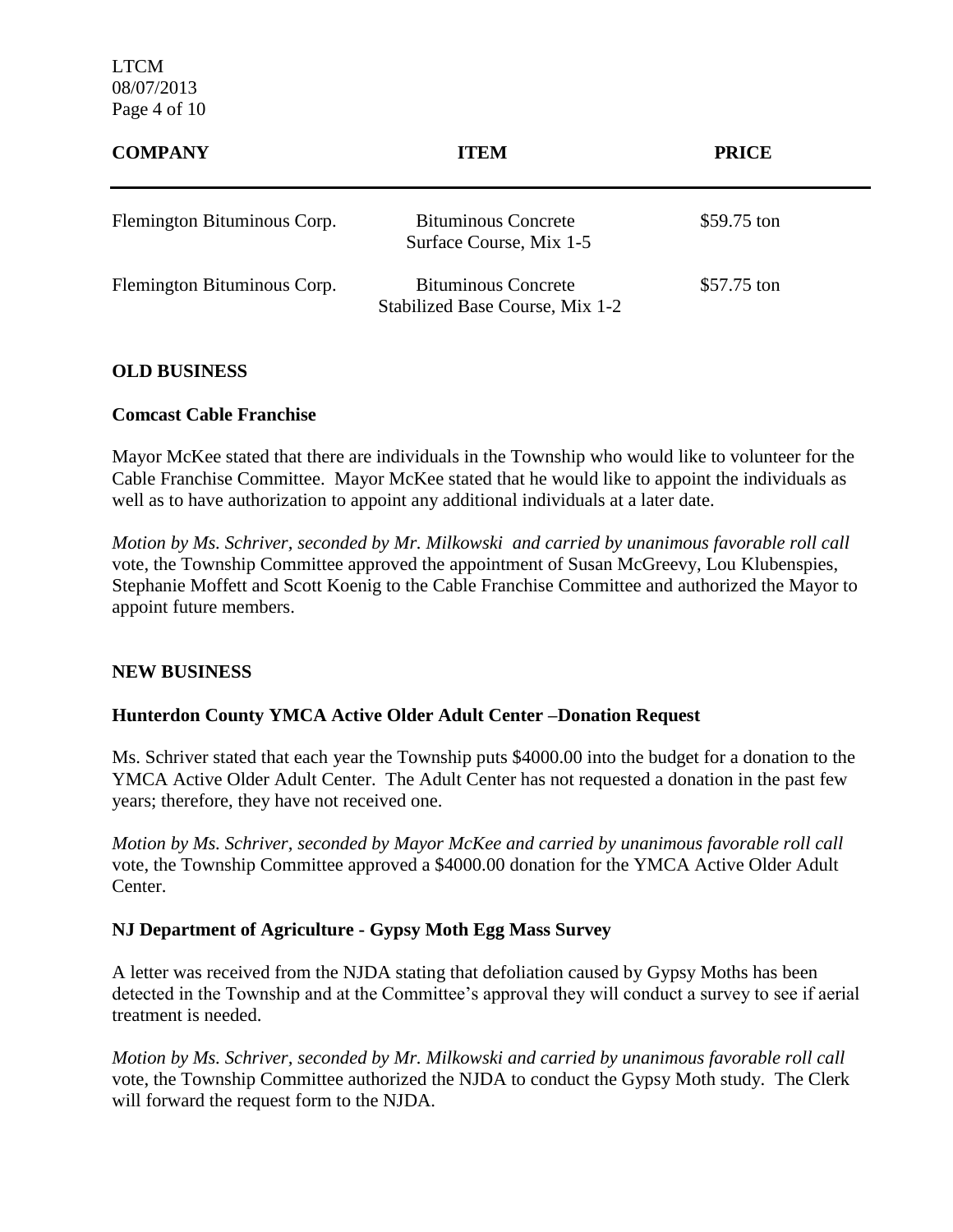LTCM 08/07/2013 Page 5 of 10

### **Social Affair Permit Application – Lebanon Township Vol. Fire Department – September 14, 2013**

*Motion by Ms. Schriver, seconded by Mayor McKee and carried by unanimous favorable roll call*  vote, the Township Committee approved a Social Affair Permit for the A Day in the Park event to be held on September 14, 2013.

### **Applications for Raffle Licenses (2)– Friends of Memorial Park – Various Dates**

*Motion by Mr. Milkowski, seconded by Mr. Cryan and carried by favorable roll call vote, the* Township Committee approved two Raffle License applications for Friends of Memorial Park for various dates. AYES: McKee, Milkowski, Morrison, Cryan ABSTAIN: Schriver

### **PRESENTATION OF VOUCHERS**

Committee Members provided a description of vouchers exceeding \$1000.00.

*Motion by Ms. Schriver, seconded by Mr. Morrison and carried by unanimous favorable roll call*  vote, the Township Committee approved the August 7, 2013 bill list in amount of \$858,931.76.

### **CORRESPONDENCE**

a. Township Historians Meeting Minutes for June 6, 2013 and July 11, 2013

Ms. Schriver stated that the Committee has received correspondence from Susan Pena regarding the unveiling of the General Daniel Morgan plaque which will take place on September 26, 2013.

### **PUBLIC COMMENTS**

*Motion by Mr. Cryan, seconded by Ms. Schriver, and carried by unanimous favorable roll call vote,* the Township Committee opened the Public Comment portion of the meeting at 7:22 p.m.

Mr. Casale thanked the Committee for moving forward with the Cable Franchise Committee and for the proclamations for the Boy Scouts

Mr. Casale asked if the Township has received rent from the co-locator for the cell tower. Mayor McKee stated that an invoice was sent to Nextel; however, no rent has been received. Mr. Casale suggested that the Township send a Notice of Default or a Notice to Cure to Nextel. Mr. Casale feels that the Township should get an answer from someone since it has been a few months.

Mr. Casale stated the he is annoyed with the direction that the Planning Board is moving on the issue of having farm animals on residential properties that are less than five acres. Mr. Casale informed the Committee of the concerns he has with the discussion held at the Board meeting and feels that they are taking a giant step backward.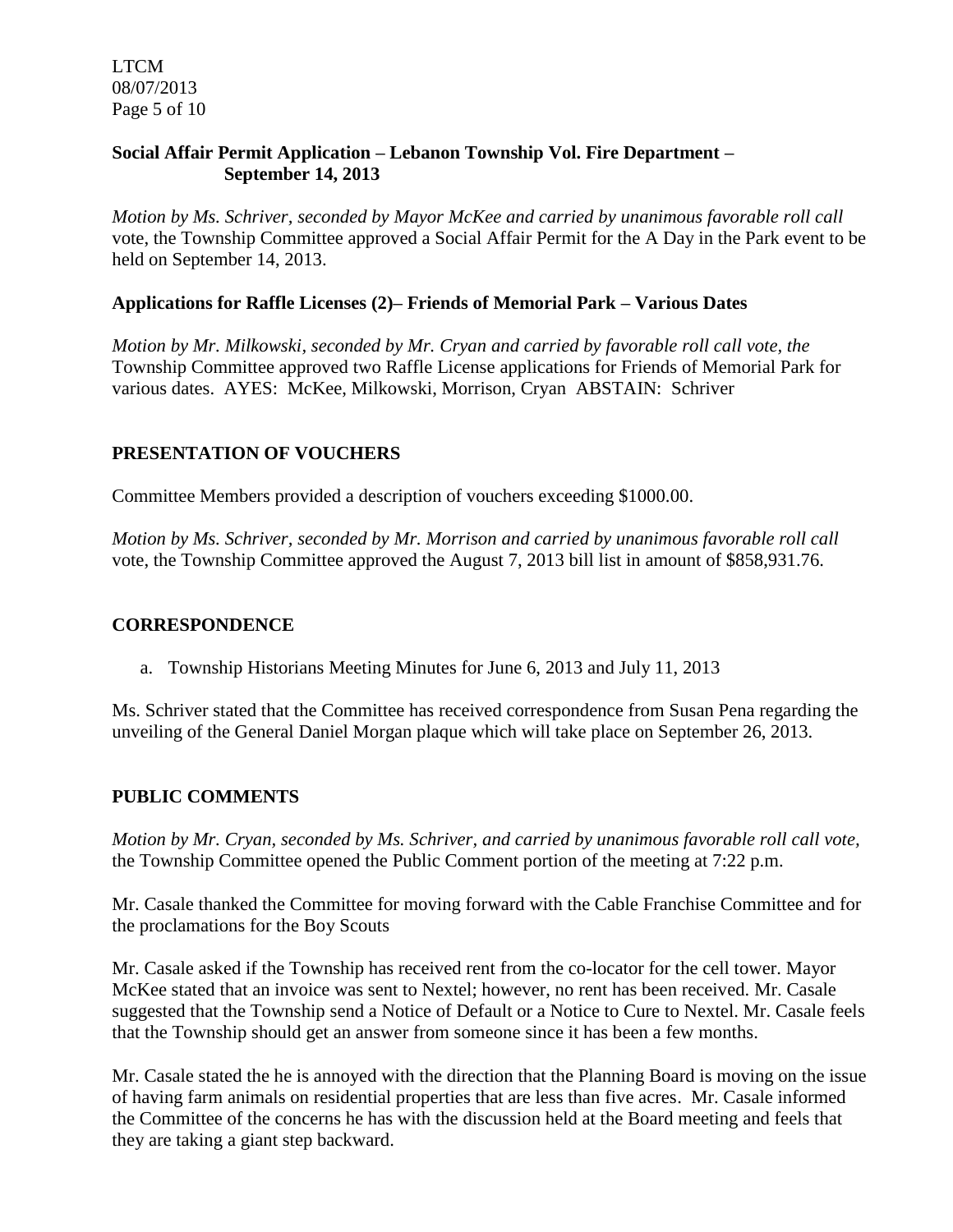LTCM 08/07/2013 Page 6 of 10

Ms. Darrie Dovidauskas stated that she has a one and a half acre property and has six chickens. Ms. Dovidauskas stated that the chickens take care of the bugs and ticks on her property and provide her with eggs. Ms. Dovidauskas stated that the chickens are her pets and she does not want to lose them. She asks that the Committee take this into consideration when making a decision on farm animals on residential property in the Township.

Mr. Doug Lemenze stated that at the Planning Board meeting the Board stated that they are forced to deal with the issue of farm animals on residential property as the Committee gave it to them. Mr. Lemenze stated that the Committee has been forced to deal with it because the Zoning Officer sent a memo to them. Mr. Lemenze stated that they have gone through the records and there have been buildings for farm animals approved, even by the current Zoning Officer, which did not meet the 100' set back, the basis for their denial. Mr. Lemenze stated that the Planning Board was discussing three and four acre tracts of land and requested that the Planner prepare an ordinance without even considering what it actually takes to manage an animal on a piece of property, as you can do it with a lot less land. Mr. Lemenze does not feel that this will be good for the Township.

Mr. Tom Sachs stated that he is a neighbor to Annette and Doug Lemenze. Mr. Sachs stated that they were kind enough to inform him of their intention to bring a horse onto their property and he does not have a problem with it. Mr. Sachs stated that his son has some issues and he feels that the horse may be helpful to him by working with it and taking care of it. Mr. Sachs stated that he is very disappointed with the Township as they have given the Lemenze family so much trouble with this issue. Mr. Sachs stated that all should take a step back and look at the entire picture. Mr. Sachs noted that he would be happy to open up his property for the horse to have more room to move around and graze.

Mr. Michael Cantelmi stated that he has lived in Lebanon Township for just under 2 years. Mr. Cantelmi stated that the reason they moved to this area was because of the rural aspects of the Township. Mr. Cantelmi stated that he thinks that it is a disgrace that the Township is enforcing laws that have never been enforced before. He feels that it could cause lawsuits which would then increase expenses. Mr. Cantelmi stated that he thinks that the farm animal issue needs to be looked at in a rational and logical manner. He feels that the matter has been blown out of proportion and is has caused a lot of dissent in the community which is not right. Mr. Cantelmi feels that this problem is pushing the small community, family oriented feeling, out the window. Mr. Cantelmi stated that the government needs to remember who they serve and who they are here for. Mr. Cantelmi feels that what the Lemenzes are asking for is reasonable and the grandfathering of some and not others is not fair.

Mr. Victor Hoffman asked if there is a sign for the DPW Building Mr. Cryan stated that the sign is on back order and should be in any day now.

Mr. Hoffman asked if the \$4000 donation to the Adult Center stays in the community and does not go to the YMCA. Ms. Schriver stated that the donation will stay in Bunnvale.

Mr. Hoffman asked if a percentage of money comes back from the Court and if the Township is making any money on the tickets issued. Mayor McKee stated that he is not sure what the Township will make on the tickets but there should be residual income; however, there was a definite cost savings in the Township joining Tewksbury's court.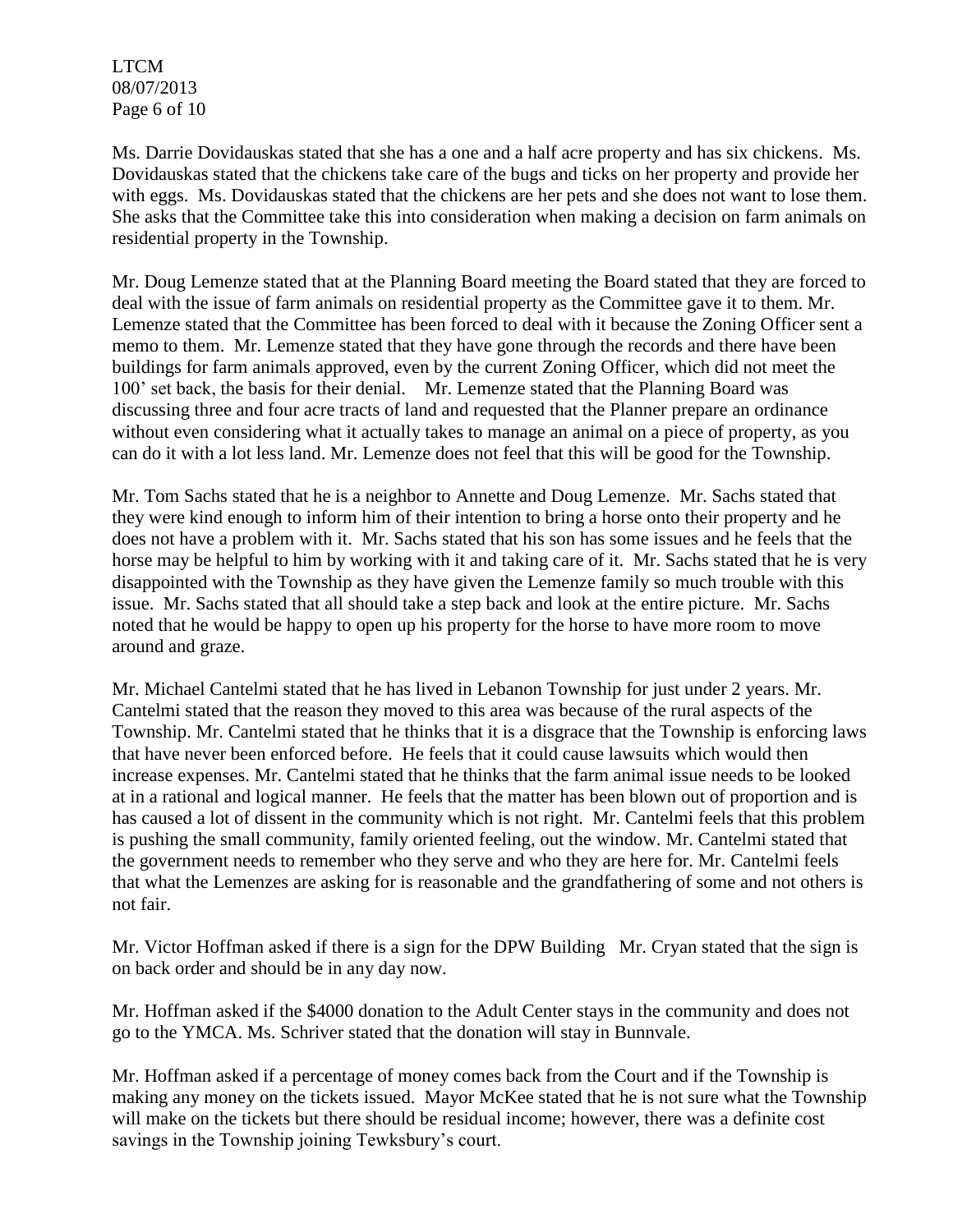LTCM 08/07/2013 Page 7 of 10

Mr. Hoffman asked what the original purpose was in revisiting the ordinance relating to farm animals on residential property. Mayor McKee gave an overview of the issue. Discussion was held. Mayor McKee stated that there is an ordinance being drafted and it must come before the Committee for final approval. Mr. Hoffman stated that he has lived in the Township his entire life and hearing animals in the evening is beautiful to him. He does not feel that it is right for the Township to try and control sound and how many animals someone can have. Mr. Hoffman asked what the Township will try to regulate next. Mr. Hoffman stated that he will fight whatever it is that the Planning Board comes up with.

Mr. Hoffman stated that the Historians have been doing story telling in the Park the last Sunday of the month. Quite a few people have come to share interesting stories about Lebanon Township and their experiences in the Township. The Historians are still looking for volunteers. Mayor McKee stated that he read in the Historian's minutes that they are looking into second generation farm owners. Mr. Hoffman stated that he has not moved forward with the project at this time as he is waiting on the farm assessments for this year and will then work back through the years. Ms. Schriver asked if the Historians have considered having Tom Bleck show his movie on the farms in the Township. Mr. Hoffman stated that they have.

Mr. Hoffman stated that in regard to the unveiling of the General Daniel Morgan plaque the Historians feel that those conducting the unveiling had requested things that are too rich. They had asked for a donation for the cause and they are now asking for the Historians to provide a luncheon and a reception. The Historians feel that they should have come to discuss it with them. Mr. Hoffman stated that he is not sure if they will be participating in the unveiling as it is the feeling of some of the Historians that they are not going to.

Ms. Nancy Darois stated that she has been in Lebanon Township for 35 years and the Township has always been a farm community. Many people have pets and they are careful with them. Ms. Darois stated that she feels that they are trying to make the Township like a city and the rules and regulations are off the wall.

Ms. Darois asked what is going on with LOSAP and stated that she does not want to see the Township spending any more money on the issue. She wants to see the Committee work it out. Mayor McKee stated that that the matter will be addressed at the next meeting.

Ms. Annette Lemenze stated that at the Board of Adjustment meeting, where her application was discussed, the Board Attorney came up with a different interpretation than anyone else has ever had on farm animals on residential property. A couple of members asked the Attorney if it was a gray area and he state that it was. Mr. Lemenze questioned that if this is a gray area why is there a problem? Ms. Lemenze stated that she has been informed that if it is not written that you can have a horse on less than five acres it is not permitted. Ms. Lemenze said that she has asked for something in writing stating that you cannot have a horse on less than five acres however no one has provided her with it. She noted that the only problem is that it states that you can have a horse on more than five acres, which is again, a gray area. Ms. Lemenze stated that they have looked through files and found documents that the Zoning Officer signed off on for lots with less than five acres. The structure was also approximately 47' from the property line, not the required 100', and he did not deny the application. Ms. Lemenze does not understand why the Zoning Officer denied their application. Ms. Lemenze asked why she has to hire an attorney to make this all work out. She feels that someone is not doing his job. Ms. Lemenze said that this is all because the Attorney and the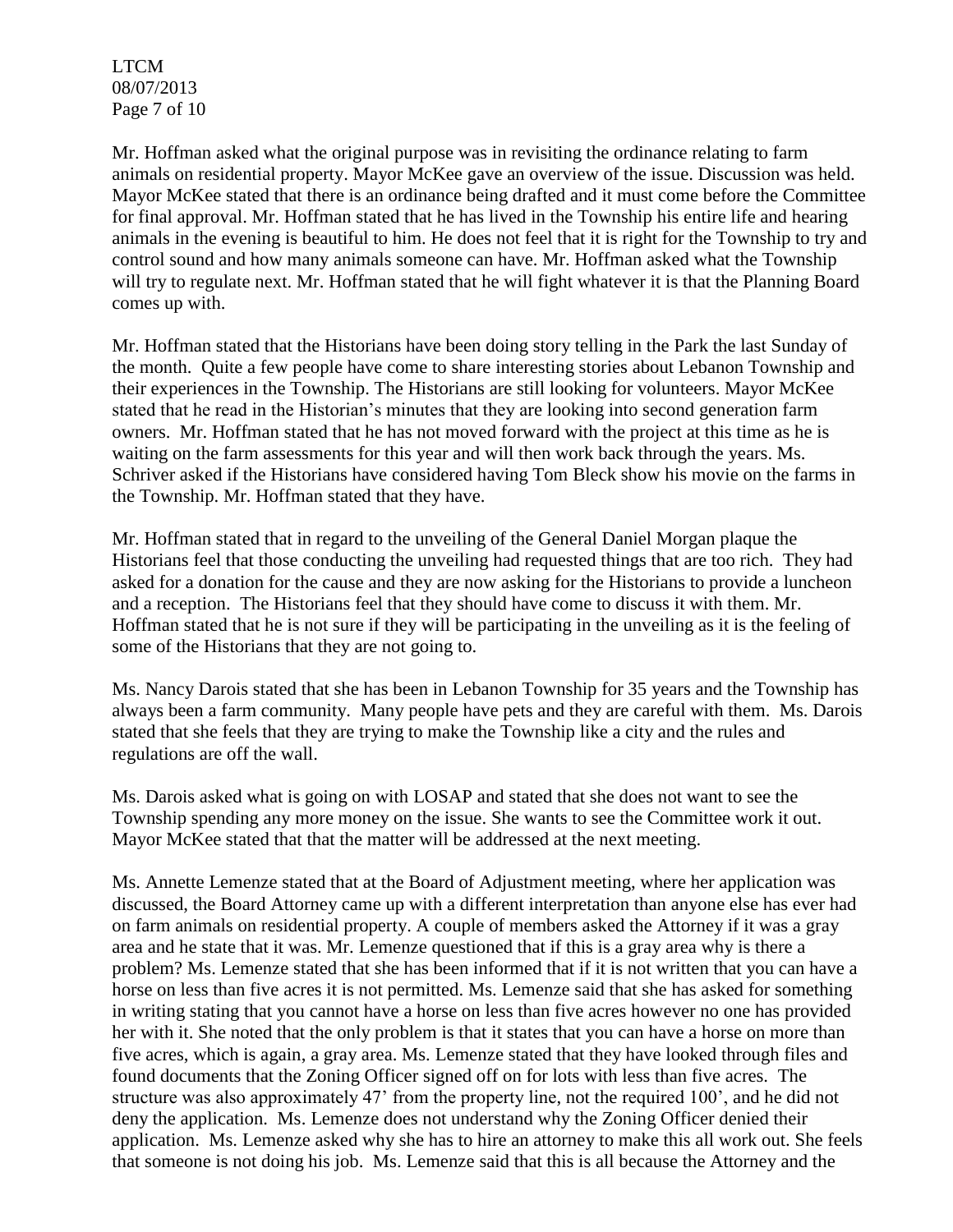LTCM 08/07/2013 Page 8 of 10

Zoning Officer cannot agree. Mayor McKee stated that he feels that they are professionals and they each have their own opinion on the issue. Ms. Lemenze stated that she does not see why the Committee can't step in and put an end to the problem.

Mr. Casale questioned if the one and a half acres is not considered because of the Attorney's interpretation. Mr. Casale stated that he grew up in Brooklyn and informed the Committee of horses that lived there during that time and spoke about horses that live in New York City at the present time.

Mr. Sachs asked if is there anything preventing him from bringing the horse onto his property today. Mr. Sachs asked if residents, who already have farm animals on smaller lots, will be affected by a change in the ordinance. Mayor McKee stated that he believes that there has been discussion of grandfathering those who already have farm animals.

*Motion by Ms. Schriver, seconded by Mr. Morrison and carried by unanimous favorable roll call*  vote the Township Committee closed the public comment portion of the meeting at 8:06 p.m.

## **Resolution No 71-2013 –Executive Session**

*Motion by Ms. Schriver, seconded by Mr. Cryan and carried by unanimous favorable roll call vote,* the Township Committee approved Resolution No. 71-2013 and convened in executive session at 8:07 p.m.

### TOWNSHIP OF LEBANON COUNTY OF HUNTERDON STATE OF NEW JERSEY RESOLUTION NO. 71-2013 RESOLUTION AUTHORIZING EXECUTIVE SESSION

WHEREAS, the Open Public Meetings Act; *N.J.S.A.* 10:4-6 *et seq*., declares it to be the public policy of the State to insure the right of citizens to have adequate advance notice of and the right to attend meetings of public bodies at which business affecting the public is discussed or acted upon; and

WHEREAS, the Open Public Meetings Act also recognizes exceptions to the right of the public to attend portions of such meetings; and

 WHEREAS, the Mayor and Committee find it necessary to conduct an executive session closed to the public as permitted by the *N.J.S.A*. 40:4-12; and

 WHEREAS, the Mayor and Committee will reconvene in public session at the conclusion of the executive session;

 NOW, THEREFORE, BE IT RESOLVED by the Mayor and Committee of the Township of Lebanon, County of Hunterdon, State of New Jersey that they will conduct an executive session to discuss the following topic(s) as permitted by *N.J.S.A*. 40:4-12:

A matter which Federal Law, State Statute or Rule of Court requires be kept confidential or excluded from discussion in public (Provision relied upon:

\_\_\_\_\_\_A matter where the release of information would impair a right to receive funds from the federal government;

 $\qquad \qquad ; \qquad$ 

\_\_\_\_\_\_A matter whose disclosure would constitute an unwarranted invasion of individual privacy;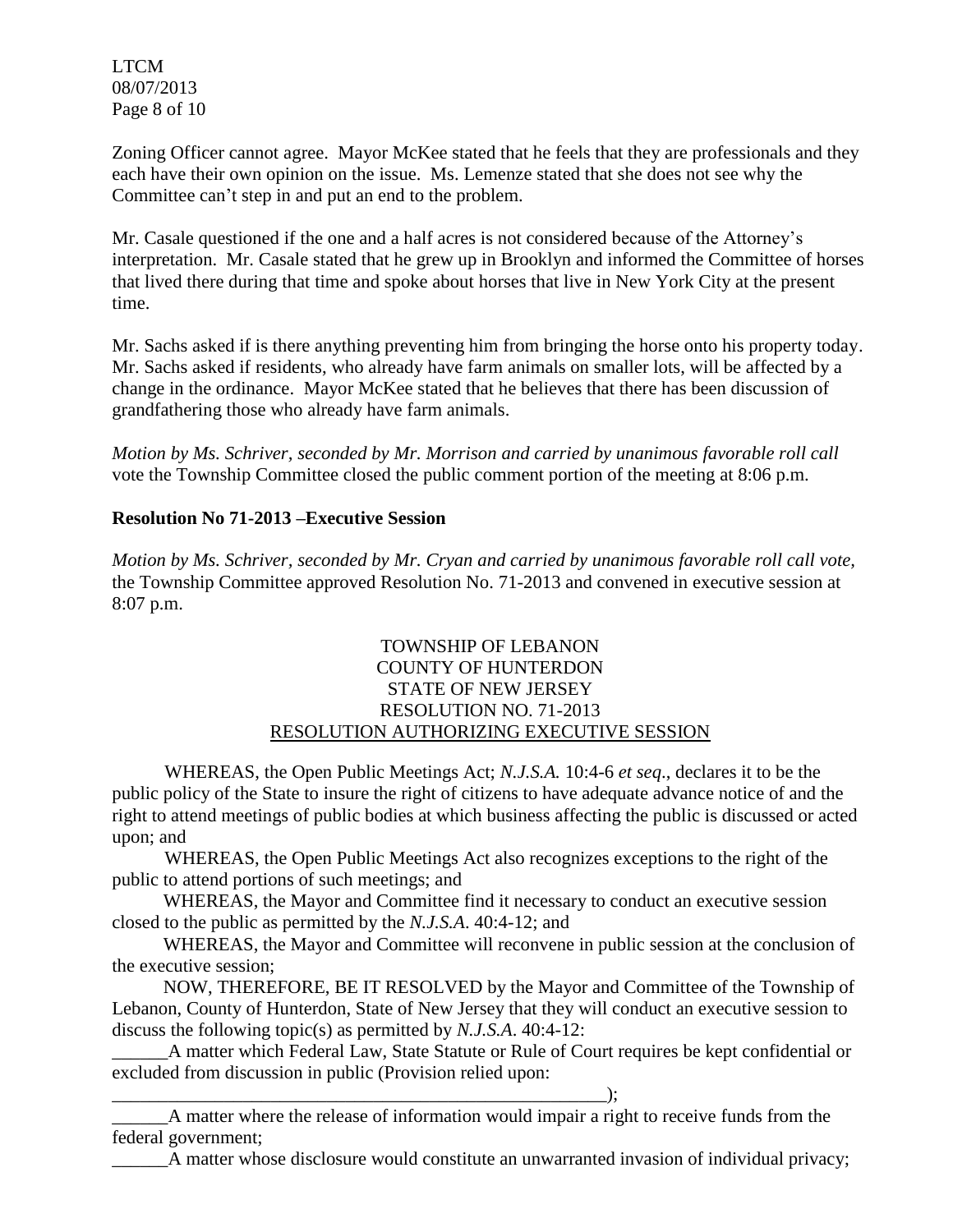#### LTCM 08/07/2013

Page 9 of 10

\_\_\_\_\_\_A collective bargaining agreement, or the terms and conditions thereof (Specify contract:

\_\_\_\_\_\_\_\_\_\_\_\_\_\_\_\_\_\_\_\_\_\_\_\_\_\_\_\_\_\_\_\_\_\_\_\_\_\_\_\_\_\_\_);  $\overline{X}$  A matter involving the purpose, lease or acquisition of real property with public funds, the setting of bank rates or investment of public funds where it could adversely affect the public interest if discussion of such matters were disclosed; Real Estate Acquisitions

Tactics and techniques utilized in protecting the safety and property of the public provided that their disclosure could impair such protection;

\_\_\_\_\_\_Investigations of violations or possible violations of the law;

 X Pending or anticipated litigation or contract negotiation in which the public body is or may become a party; (The general nature of the litigation or contract negotiations is: Professional Service Contracts Fig. 2. The public disclosure of such information at this time would have a potentially negative impact on the municipality's position in the litigation or negotiation; therefore this information will be withheld until such time as the matter is concluded or the potential for negative impact no longer exists.)

 Matters falling within the attorney-client privilege, to the extent that confidentiality is required in order for the attorney to exercise his or her ethical duties as a lawyer; (The general nature of the matter is:

OR the public disclosure of such information at this time would have a potentially negative impact on the municipality's position with respect to the matter being discussed; therefore this information will be withheld until such time as the matter is concluded or the potential for negative impact no longer exists.*)*;

X Matters involving the employment, appointment, termination of employment, terms and conditions of employment, evaluation of the performance, promotion or disciplining of any specific prospective or current public officer or employee of the public body, where all individual employees or appointees whose rights could be adversely affected have not requested in writing that the matter(s) be discussed at a public meeting; (The employee(s) and/or general nature of discussion is:

Union Contract the public disclosure of such information at this time would violate the employee(s) privacy rights; therefore this information will be withheld until such time as the matter is concluded or the threat to privacy rights no longer exists.;

Deliberation occurring after a public hearing that may result in the imposition of a specific civil penalty or loss of a license or permit;

BE IT FURTHER RESOLVED that the Mayor and Committee hereby declare that their discussion of the subject(s) identified above may be made public at a time when the Township Attorney advises them that the disclosure of the discussion will not detrimentally affect any right, interest or duty of the Township or any other entity with respect to said discussion.

BE IT FURTHER RESOLVED that the Mayor and Committee, for the reasons set forth above, hereby declare that the public is excluded from the portion of the meeting during which the above discussion shall take place.

The Township Committee discussed personnel issues, possible land acquisition and possible litigation.

# **ADJOURNMENT**

Having no further business to come before the Committee a motion was made by Ms. Schriver, seconded by Mr. Milkowski and carried by unanimous favorable roll call vote to adjourn the meeting at 8:52 p.m.